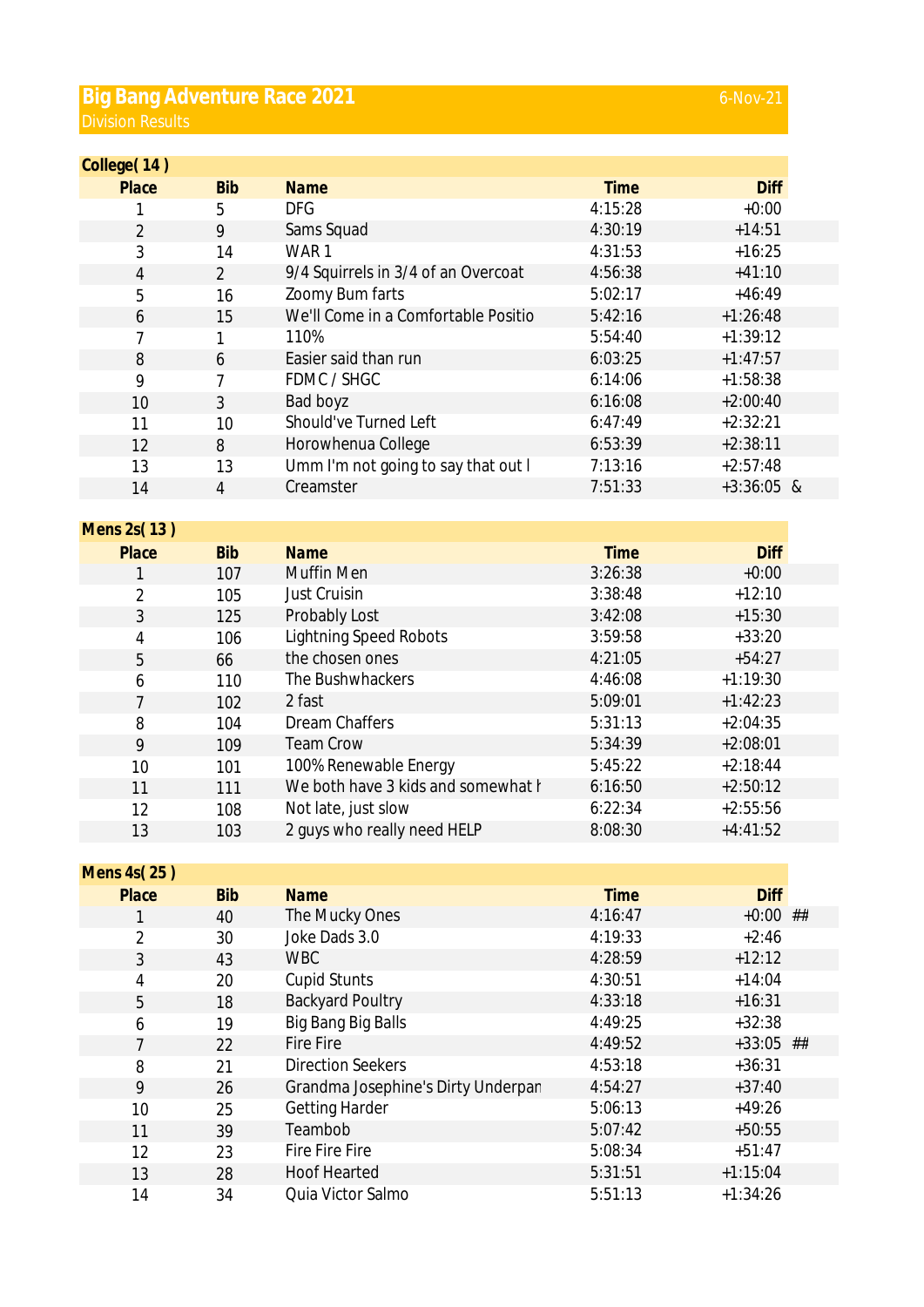| 15                  | 42         | The Wanderers                              | 5:55:48     | $+1:39:01$                   |
|---------------------|------------|--------------------------------------------|-------------|------------------------------|
| 16                  | 29         | Jared and the baldies                      | 5:56:52     | $+1:40:05$                   |
| 17                  | 33         | only here for the free shirt               | 5:58:12     | $+1:41:25$                   |
| 18                  | 24         | <b>Four Real</b>                           | 6:03:41     | $+1:46:54$                   |
| 19                  | 27         | Guardians of the groceries                 | 6:07:25     | $+1:50:38$                   |
| 20                  | 31         | Me He Te                                   | 6:15:45     | $+1:58:58$                   |
| 21                  | 32         | Minds Blown                                | 6:38:14     | $+2:21:27$                   |
| 22                  | 38         | <b>Straighter Lines and Bigger Spreads</b> | 6:40:14     | $+2:23:27$                   |
| 23                  | 37         | Straight Off The Couch                     | 6:42:50     | $+2:26:03$                   |
| 24                  | 35         | Scrambled Legs                             | 7:30:55     | $+3:14:08$                   |
| 25                  | 41         | The Only Keen 4                            | 8:05:00     | $\wedge\wedge$<br>$+3:48:13$ |
|                     |            |                                            |             |                              |
| Mixed 2s(13)        |            |                                            |             |                              |
| Place               | <b>Bib</b> | <b>Name</b>                                | <b>Time</b> | <b>Diff</b>                  |
|                     | 119        | Geographically Challenged                  | 4:17:25     | $+0:00$                      |
| $\overline{2}$      | 120        | Hendos                                     | 4:48:24     | $+30:59$                     |
| 3                   | 124        | Pinnacle                                   | 4:52:43     | $+35:18$                     |
| $\overline{4}$      | 127        | The young and the restless                 | 4:59:26     | $+42:01$                     |
| 5                   | 118        | <b>Dragon Hunters</b>                      | 5:04:16     | $+46:51$                     |
| 6                   | 116        | Cirque de Sore LEgs                        | 5:14:29     | $+57:04$                     |
| 7                   | 123        | <b>MT Tanks</b>                            | 5:23:04     | $+1:05:39$                   |
| 8                   | 115        | Branderzwaag                               | 5:38:28     | $+1:21:03$                   |
| 9                   | 121        | <b>MANIC</b>                               | 6:04:08     | $+1:46:43$                   |
| 10                  | 114        | Booty and the beast                        | 6:17:47     | $+2:00:22$                   |
| 11                  | 117        | Delusions of competence                    | 7:05:33     | $+2:48:08$                   |
| 12                  | 122        | Mr and Mrs Smith                           | 10:57:32    | $+6:40:07$<br>$\star\star$   |
| <b>DNF</b>          | 126        | Wild Strength and Conditioning 2           |             | $+0:00$                      |
|                     |            |                                            |             |                              |
| <b>Mixed 4s(24)</b> |            |                                            |             |                              |
| Place               | <b>Bib</b> | <b>Name</b>                                | <b>Time</b> | <b>Diff</b>                  |
| 1                   | 65         | Peanut Butter Cups                         | 4:22:30     | $+0:00$                      |
| 2                   | 59         | Karori for Glory                           | 4:44:03     | $+21:33$                     |
| 3                   | 57         | How to trian your Boomer                   | 4:44:46     | $+22:16$                     |
| 4                   | 63         | Nimble Negotiators                         | 4:59:21     | $+36:51$                     |
| 5                   | 60         | Lost some were!                            | 5:03:48     | $+41:18$                     |
| 6                   | 72         | <b>Galloping Gumboots</b>                  | 5:10:37     | $+48:07$                     |
| 7                   | 36         | Sole Destroyers                            | 5:15:38     | $+53:08$                     |
| 8                   | 69         | 3 Roses and a Thorn                        | 5:18:45     | $+56:15$                     |
| 9                   | 61         | <b>Newry Natives</b>                       | 5:27:53     | $+1:05:23$                   |
| 10                  | 67         | Two Guys and Two Angry Wives               | 5:29:01     | $+1:06:31$                   |
| 11                  | 50         | Double Trouble                             | 5:29:45     | $+1:07:15$                   |
| 12                  | 46         | 25% fit 75% optimistic                     | 5:30:35     | $+1:08:05$ ##                |
| 13                  | 58         | Kapiti Wahine + the husbands               | 5:36:53     | $+1:14:23$                   |
| 14                  | 48         | Awesome Foursome                           | 5:37:25     | $+1:14:55$                   |
| 15                  | 56         | <b>HIIT this</b>                           | 5:50:19     | $+1:27:49$                   |
| 16                  | 47         | aimless wonderers                          | 6:02:03     | $+1:39:33$                   |
| 17                  | 64         | Not fast nor furious                       | 6:03:43     | $+1:41:13$                   |
| 18                  | 68         | Wild Strength & Conditioning 4             | 6:09:46     | $+1:47:16$                   |
| 19                  | 54         | <b>HDC Comms</b>                           | 6:14:05     | $+1:51:35$                   |
| 20                  | 62         | Nga hau e wha                              | 6:36:09     | $+2:13:39$                   |
| 21                  | 55         | Health High Whoooop!!!                     | 6:41:34     | $+2:19:04$                   |
| 22                  | 49         | <b>DBC</b> Adventurers                     | 7:25:33     | $+3:03:03$                   |
| 23                  | 51         | Four go Orienteering                       | 8:23:23     | $+4:00:53$                   |